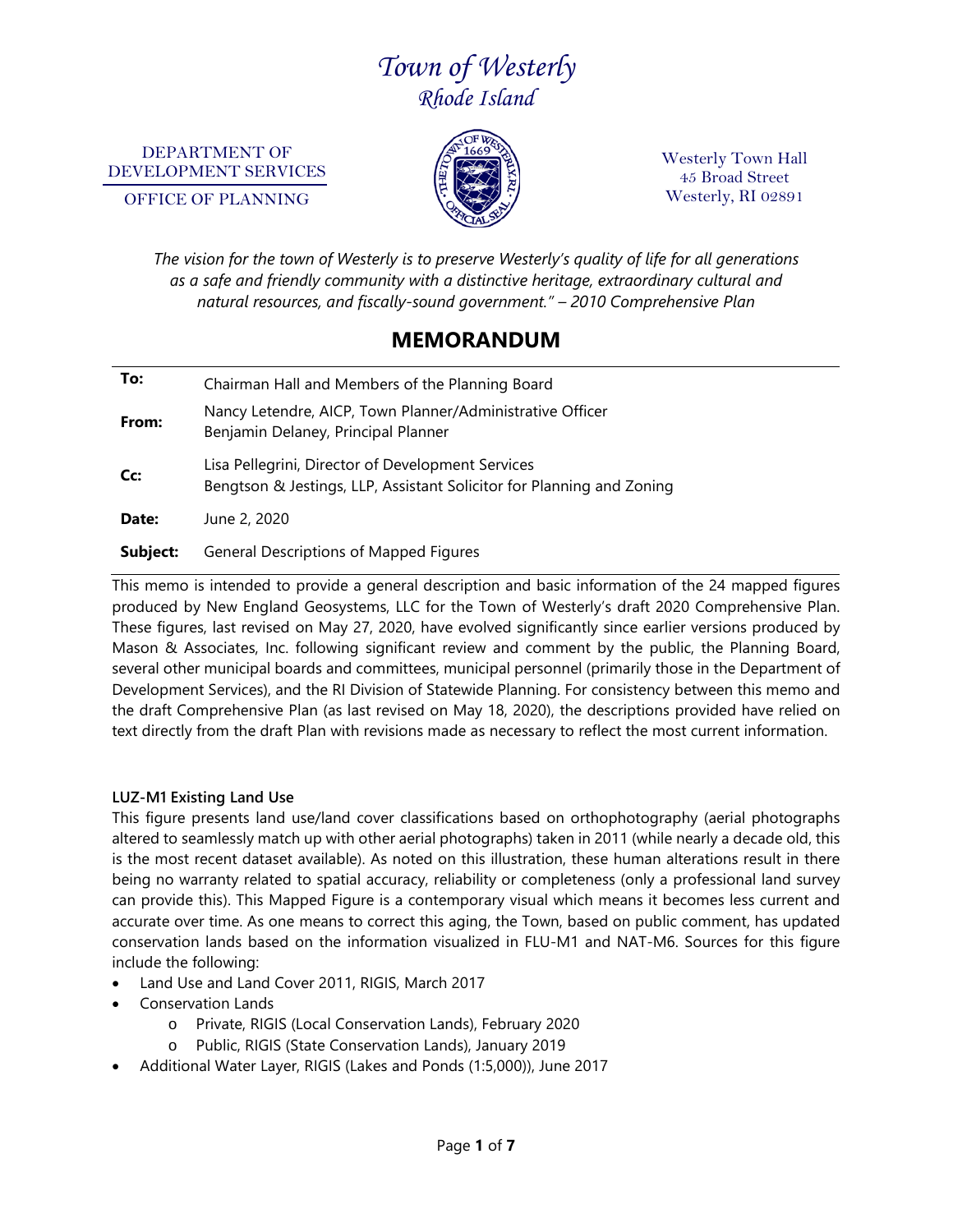# **LUZ-M2 Zoning**

This figure is intended to show the Town's current division into zoning districts as established by the Zoning Ordinance in 1998 (with subsequent amendments and zoning changes incorporated). While the figure is believed to be accurate (subject to final verification currently in progress), it is important to note that the Town adopted the separate Electronic GIS Zoning Map as the official Zoning Map of the Town of Westerly effective July 1, 2019.

• Zoning, Town of Westerly/NEGEO, May 2018

# **LUZ-M3 Zoning Overlays**

This figure is intended to depict all overlay districts established and currently in effect under the Town's Zoning Ordinance. The Aquifer Overlay District will be added to this figure at the conclusion of the Town's discussion with the RIDEM. Sources for this figure include the following:

- Bed & Breakfast Overlay, Town of Westerly, September 2019
- Granite Street Overlay, Town of Westerly, September 2019
- Wells Street Overlay, Town of Westerly, September 2019
- Historic Mill Overlay, Town of Westerly, September 2019
- Airport Overlay, Town of Westerly, September 2019

# **FLU-M1 Future Land Use**

This figure serves as the official Future Land Use Map (FLUM), the community's visual guide to future planning. While similar to figures LUZ-M1 and LUZ-M2, this figure depicts only what the community envisions its land to be used for in the coming decade. These future land uses are broadly categorized from numerous existing and prospective land uses as they are interpreted from contemporary sources of information. As a simpler statement, consider that the Town's Zoning District Use Tables alone identifies well over 200 specific, individual land uses permitted across over 20 zoning districts while the FLUM is made up of only ten (10) future land use categories. This figure also affirms the consistency of the community's vision with the State Guide Plan, specifically Land Use 2025, by including the State-designated Urban Services Boundary. Sources for this figure include the following:

- Future Land Use
	- o Zoning, Town of Westerly/NEGEO, May 2018
	- o Future Land Use Changes, Town of Westerly, September 2019
- Conservation Lands
	- o Private, RIGIS (Local Conservation Lands), February 2020
	- o Public, RIGIS (State Conservation Lands), January 2019
- State-Designated Urban Services Boundary, RIGIS, June 2017

# **FLU-M2 Future Land Use (Local)**

This figure is a direct copy of FLU-M1 with two notable differences. The first, likely more visually apparent change, is the absence of conservation lands being identified by their private and/or public restrictions. The second is that the State-designated Urban Services Boundary is replaced by the local urban services boundary (equivalent to the extent of the Town's public sewer district). Planning Staff recommends that the local urban services boundary be added to FLU-M1 and FLU-M2 deleted. Sources for this figure include the following:

- Future Land Use
	- o Zoning, Town of Westerly/NEGEO, May 2018
	- o Future Land Use Changes, Town of Westerly, September 2019
- Westerly Urban Services Boundary, Town of Westerly, September 2019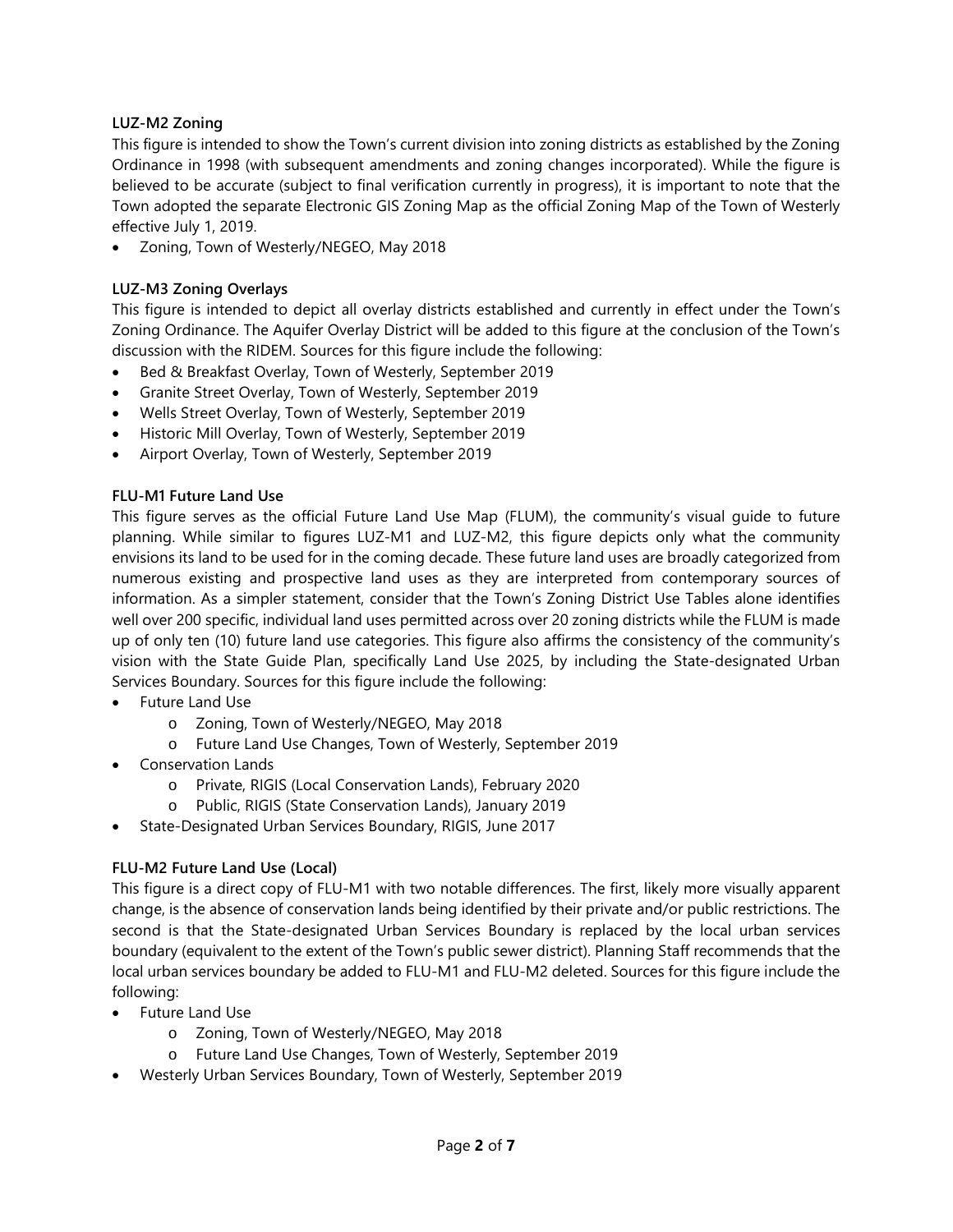#### **HAZ-M1 Flood Hazards**

This figure depicts several notable components of the community's infrastructure, such as dams, emergency service providers, and evacuation routes, as they relate to flooding. The geographic areas prone to inundation from flooding are presented through two types – 100-year and 500-year events. These refer to flood-causing events (such as torrential rains) that occur based on their historical frequency. Sources for this figure include the following:

- Municipal Facility, RIGIS (City and Town Halls), July 2018
- Fire Stations, RIGIS, February 2017
- Dams, RIGIS, July 2018
- Schools, RIGIS, July 2017
- Hospitals, RIGIS, July 2018
- Police Station, RIGIS (Law Enforcement), July 2017
- Westerly Ambulance Corps, RIGIS (Emergency Medical Services), July 2018
- Evacuation Routes, Town of Westerly, September 2019
- FEMA Flood Zones, FEMA. March 2020 (Inland), July 2019 (Coastal Area)

#### **HAZ-M2 Storm Hazards**

This figure, like HAZ-M1, depicts several notable components of the community's infrastructure. Rather than the potential impacts of flooding, though, this figure visualizes the hazardous effects of a major storm event – tropical cyclones. In addition to the geographic areas of the Town which seek voluntary evacuation subject to a hurricane's intensity (ranging from Category 1 to Category 4), land that is subject to storm surge is also depicted. Sources for this figure include the following:

- Municipal Facility, RIGIS (City and Town Halls), July 2018
- Fire Stations, RIGIS, February 2017
- Dams, RIGIS, July 2018
- Schools, RIGIS, July 2017
- Hospitals, RIGIS, July 2018
- Police Station, RIGIS (Law Enforcement), July 2017
- Westerly Ambulance Corps, RIGIS (Emergency Medical Services), July 2018
- Evacuation Routes, Town of Westerly, September 2019
- Hurricane Evacuation Areas, RIGIS, July 2018
- Hurricane Surge Inundation, RIGIS, July 2018

#### **HAZ-M3 Sea Level Rise Hazards**

This figure visualizes the potential impacts of sea level rise (SLR) locally by presenting, through various 'callouts' of specific coastal and estuarine areas, the community's susceptibility to permanent submergence in some neighborhoods due to one foot, three foot, and five foot increases in sea level. Sources for this figure include the following:

Sources for this figure include the following:

• Sea Level Rise, CRMC, April 2017

#### **HCR-M1 Historic and Cultural Resources**

This figure identifies all historic districts and individual sites within the Town that are currently included on the National Register of Historic Places (as well as the State Register of Historic Places). All burial sites known to the RI Historical Cemetery Commission are also presented. Sources for this figure include the following:

- National Register Historic Sites, RIGIS (Historic Sites), June 2017
- National Register Historic Districts, RIGIS, June 2017
- Historic Cemeteries, RIGIS, August 2019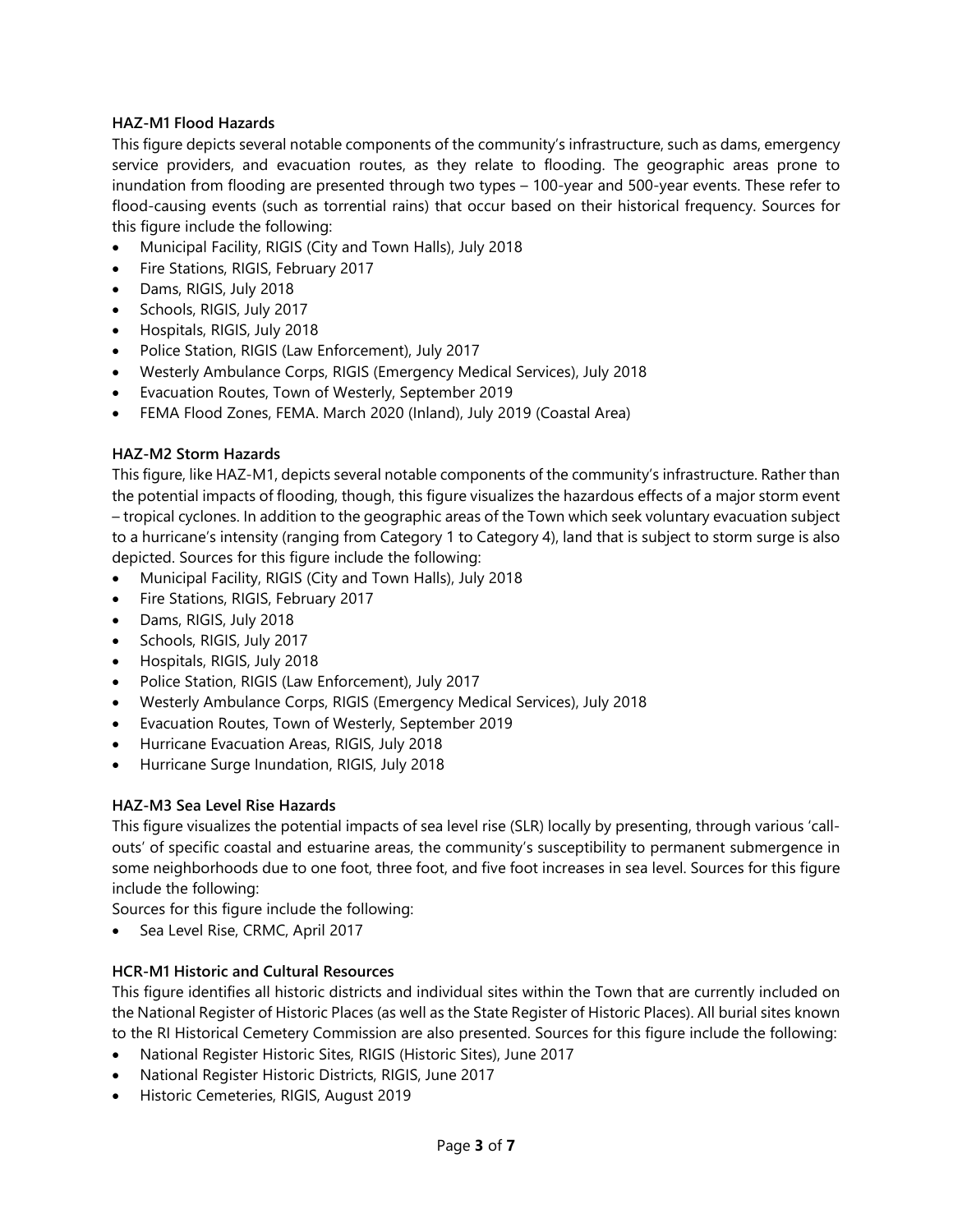#### **INF-M1 Ground Water**

This figure identifies various components of the Town's groundwater resources, including its aquifer, wellhead protection areas (portions of aquifers through which groundwater moves to a public [community] or private [non-community[ well), reservoirs (significant subsurface water sources), recharge areas (areas intended to be protected for use as drinking water sources),and the boundaries of three (3) separate watersheds. Planning Staff recommends that the color used to identify watershed boundaries be revised to improve its visibility. Sources for this figure include the following:

- Community Wellhead Protection Areas, RIGIS, January 2019
- Non-Community Wellhead Protection Areas, RIGIS, January 2019
- Groundwater Reservoirs, RIGIS, July 2018
- Groundwater Recharge Area, Town of Westerly, September 2019
- Watershed Boundary, RIGIS (Watershed Boundary Dataset: HUC12), October 2019

# **INF-M2 Sewer and Water Infrastructure**

This figure shows the geographic extent of two of the Town's most important infrastructure components – public water and public sewer service (collectively referred to as "urban services"). Planning Staff recommends that the existing local urban services boundary be added to this figure. Sources for this figure include the following:

- Public Water Service District, RIGIS (Water Supply Districts), August 2019
- Public Sewer Service District, RIGIS (Sewered Areas), June 2017

# **INF-M3 State-Designated Urban Services Boundary**

This figure offers a different visualization of the State-designated Urban Services Boundary depicted in FLU-M1. Planning Staff proposes to include the local urban services boundary (equivalent to the extent of the Town's public sewer district) in this figure along with a new delineation of possible extensions of the local boundary (subsequently identifying areas where expansion of the existing sewer district could occur over the next decade). Planning staff will be working with the Utilities and Engineering Divisions of the Department of Public Works on these possible extensions. Sources for this figure include the following:

• State-Designated Urban Services Boundary, RIGIS, June 2017

# **NAT-M1 Water Resources**

This figure presents the numerous surface water resources of the Town. These range from well-known water bodies and running waters, such as ponds, rivers, streams, and wetlands to less known, but equally important components, like floodplains and estuarine water quality areas (identifying the water quality of different segments of the lower Pawcatuck River and Little Narragansett Bay). Sources for this figure include the following:

- FEMA Flood Zones, FEMA. March 2020 (Inland), July 2019 (Coastal Area)
- Watershed Boundary, RIGIS (Watershed Boundary Dataset: HUC12), October 2019
- Wetlands, RIGIS, December 1993
- Coastal Waters, RIGIS, July 2018
- Estuarine Water Quality Standard Boundary, RIGIS (Marine Estuarine Waters: RI Integrated Water Quality Monitoring Assessment), July 2018

#### **NAT-M2 Habitat Resources**

This figure depicts the Town's two important portions of land (natural heritage areas and conservation opportunity areas) which together serve as the habitat for the greatest diversities of flora and fauna in the community. This figure influences decisions regarding land conservation and overlaps considerably with the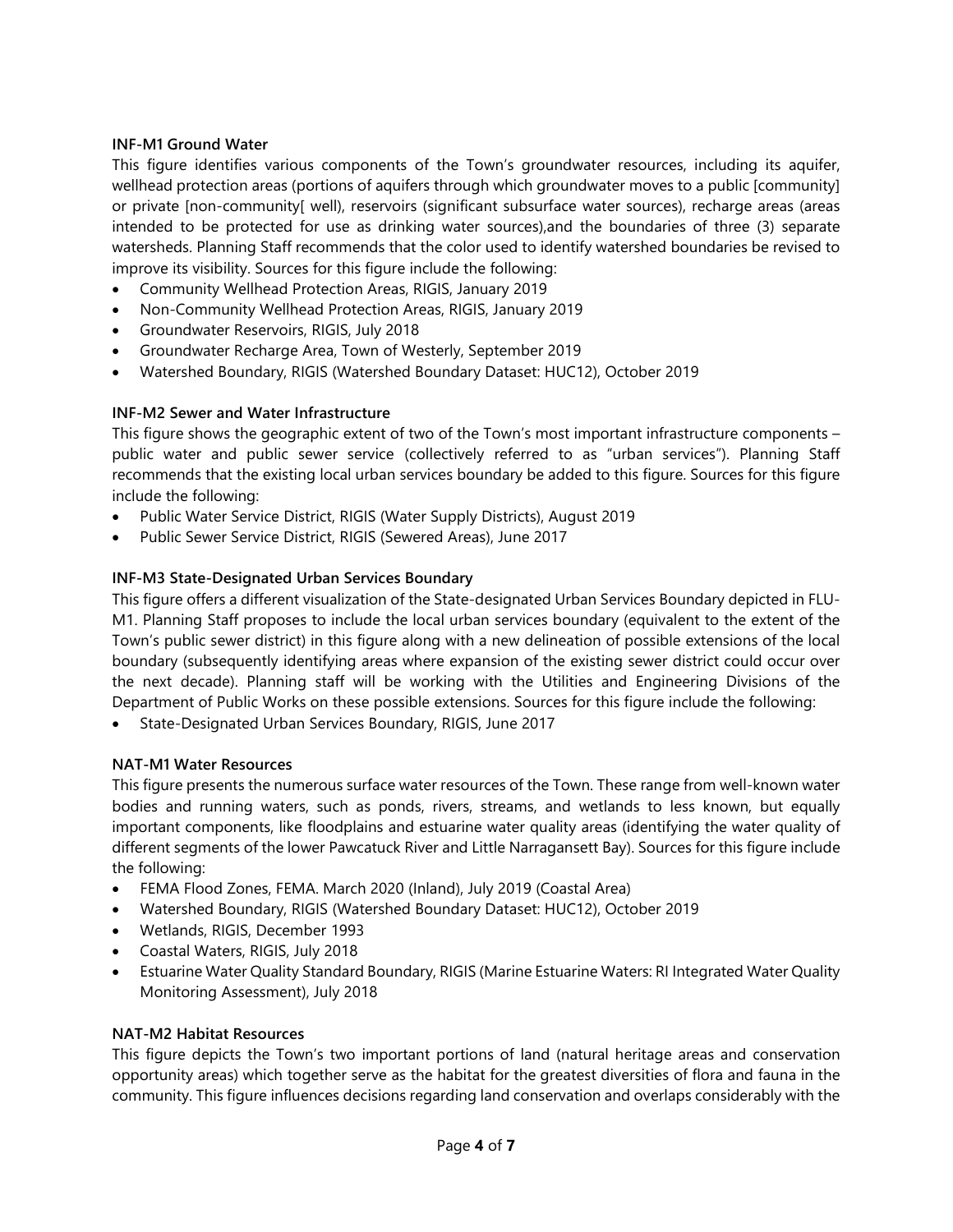conservation lands shown on FLU-M1 and NAT-M6. These two are Sources for this figure include the following:

- Natural Heritage Areas, RIGIS, August 2019
- Conservation Opportunity Area, Town of Westerly, February 2015

# **NAT-M3 Salt Pond Region SAMP**

This figure illustrates the local geographic areas under jurisdiction of the State's Salt Pond Region Special Area Management Plan (SAMP) The SAMP is itself divided into three major categories of land use related to the functioning of the natural environment surrounding and supported by the State's coastal salt ponds. From most to least impacted, the areas are (1) developed beyond carrying capacity, (2) lands of critical concern, or (3) self-sustaining lands. The areas within the SAMP are subject to development restrictions by the RICRMC in addition to local land use regulations. Sources for this figure include the following:

• Salt Pond Region SAMP, CRMC, April 1999

# **NAT-M4 Agricultural Soils**

This figure presents all areas in Westerly which contain prime farmland soils and soils of Statewide importance. The locations of these soils are not limited to undeveloped areas as it is possible new agricultural operations may be established in the future. The figure also shows lands actively used for agricultural activity through inclusion of the agricultural land cover/land use areas depicted in LUZ-M1. Sources for this figure include the following:

- Prime and Statewide Farmlands, RIGIS (Soils), January 2019
- Agricultural Use, RIGIS (Land Use and Land Cover 2011), March 2017

# **NAT-M5 Ecological Communities**

The ecological communities shown on this figure are classes (including wetland classes) introduced by the Rhode Island Ecological Communities Classification which contain simple descriptions of each ecological community. Developed land classes were grouped together to better contrast the community's existing built environment with its natural environment. Sources for this figure include the following:

• Ecological Communities, RIGIS (Ecological Communities Classification 2011), October 2011

# **NAT-M6 Conservation Lands**

This figure offers a visual overview of all lands within the Town that are subject to a private and/or public conservation restriction. The restriction may be of legal record or, in cases of land trusts and other conservation organizations, may be inferred based upon that landholder's longstanding principles and internal mandates. Sources for this figure include the following:

- Conservation Lands
	- o Private, RIGIS (Local Conservation Lands), February 2020
	- o Public, RIGIS (State Conservation Lands), January 2019
- Wetlands, RIGIS, December 1993

# **NBH-M1 Neighborhoods**

This figure depicts the (arguably unexpected) inventory of neighborhoods across the community as identified by attendants, stakeholders, and Town staff during a workshop meeting held at Westerly Library in summer 2015. Sources for this figure include the following:

• Neighborhood Boundary, Town of Westerly, September 2019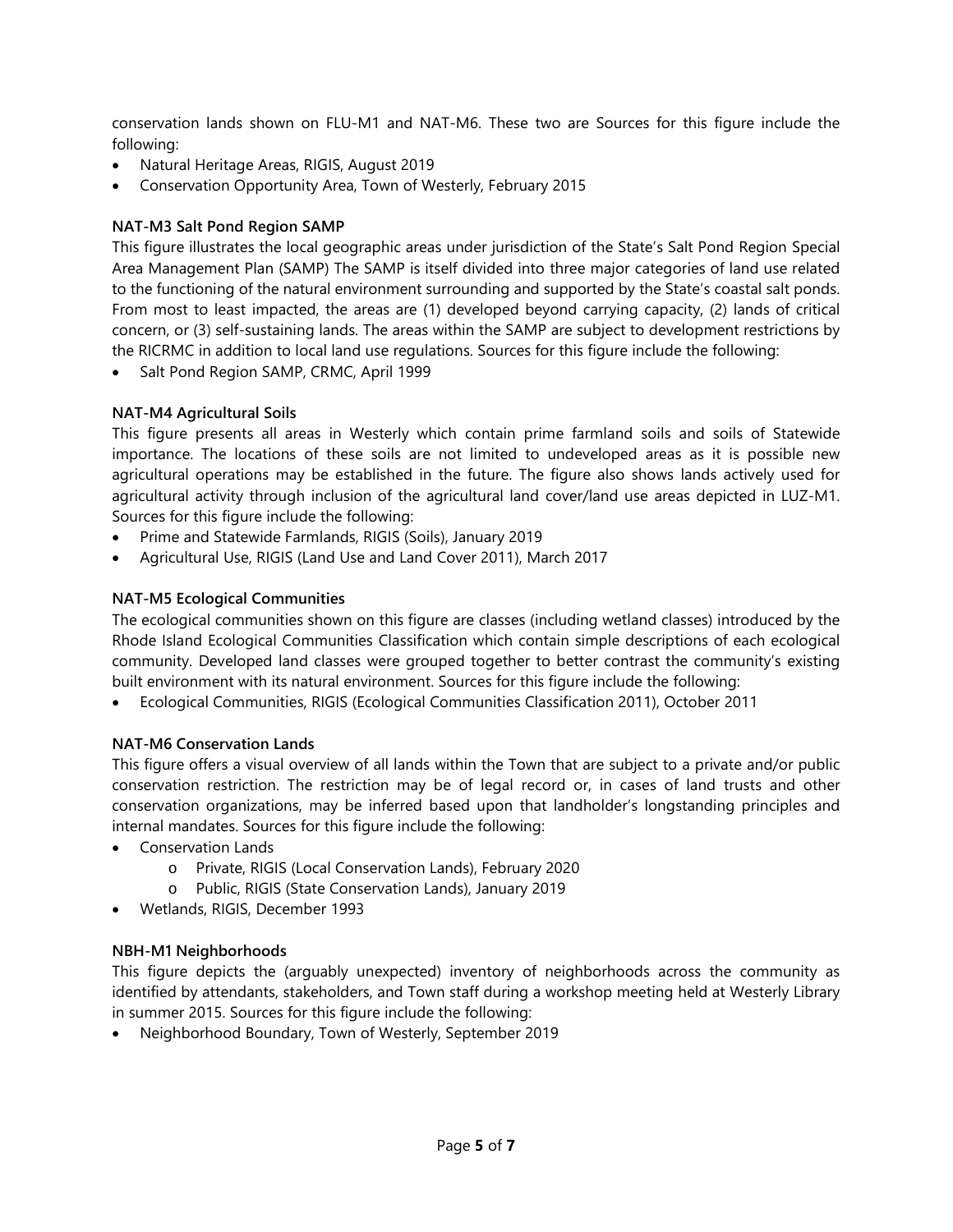#### **NBH-M2 Neighborhood Planning Areas**

This figure is based upon the neighborhoods identified in NBH-M1. Using additional sources, such as fire districts, the US Census Bureau, historical maps, and additional public comments, the neighborhoods are consolidated into a smaller number of larger neighborhood planning areas. These neighborhood planning areas are used to facilitate the discussion of the Town's future land use and may additionally be used as guide in the implementation of various actions requiring area planning on a neighborhood level (particularly related to land use and housing). This approach is consistent with the type of place-based decision-making being requested by the community:

• Neighborhood Planning Area, Town of Westerly, September 2019

#### **REC-M1 Land-Based Recreation**

This figure depicts all land-based recreation sites available across the community as well as recreational bike routes, hiking trails, and scenic areas. Sources for this figure include the following:

• Land-Based Recreation Sites, Town of Westerly, September 2019

#### **REC-M2 Water-Based Recreation**

This figure depicts all water-based recreation sites available across the coastline and riverbanks of the community: Sources for this figure include the following:

• Water-Based Recreation Sites, Town of Westerly, September 2019

#### **SAF-M1 Public Facilities**

This figure shows all municipal facilities across the Town as well as the locations of other important community providers including emergency response, medical services, education, library services and social support. Sources for this figure include the following:

- Municipal Facility, RIGIS (City and Town Halls), July 2018
- Fire Stations, RIGIS, February 2017
- Dams, RIGIS, July 2018
- Schools, RIGIS, July 2017
- Hospitals, RIGIS, July 2018
- Police Station, RIGIS (Law Enforcement), July 2017
- Westerly Ambulance Corps, RIGIS (Emergency Medical Services), July 2018
- State Facility, RIGIS, August 2019
- Active Solid Waste, RIGIS, July 2018

# **TRANS-M1 Transportation**

This figure presents the multiple modes of travel that offer access to, from, and across the community. This includes roadways, bike routes, air and rail services, boat launches and ramps, and public transit routes. Sources for this figure include the following:

- Boating and Fishing Access, RIGIS, July 2018
- Westerly State Airport, RIGIS (Land Use and Land Cover 2011), March 2017
- RIPTA Fixed Bus Stop, RIGIS, July 2018
- RIPTA Fixed Bus Route, RIGIS, June 2017
- Road Classifications, RIGIS (RIDOT Roads), November 2018
- Scenic Road, RIGIS (RIDOT Roads), November 2018
- Bike Path, RIGIS (RIDOT Bike Paths), August 2019